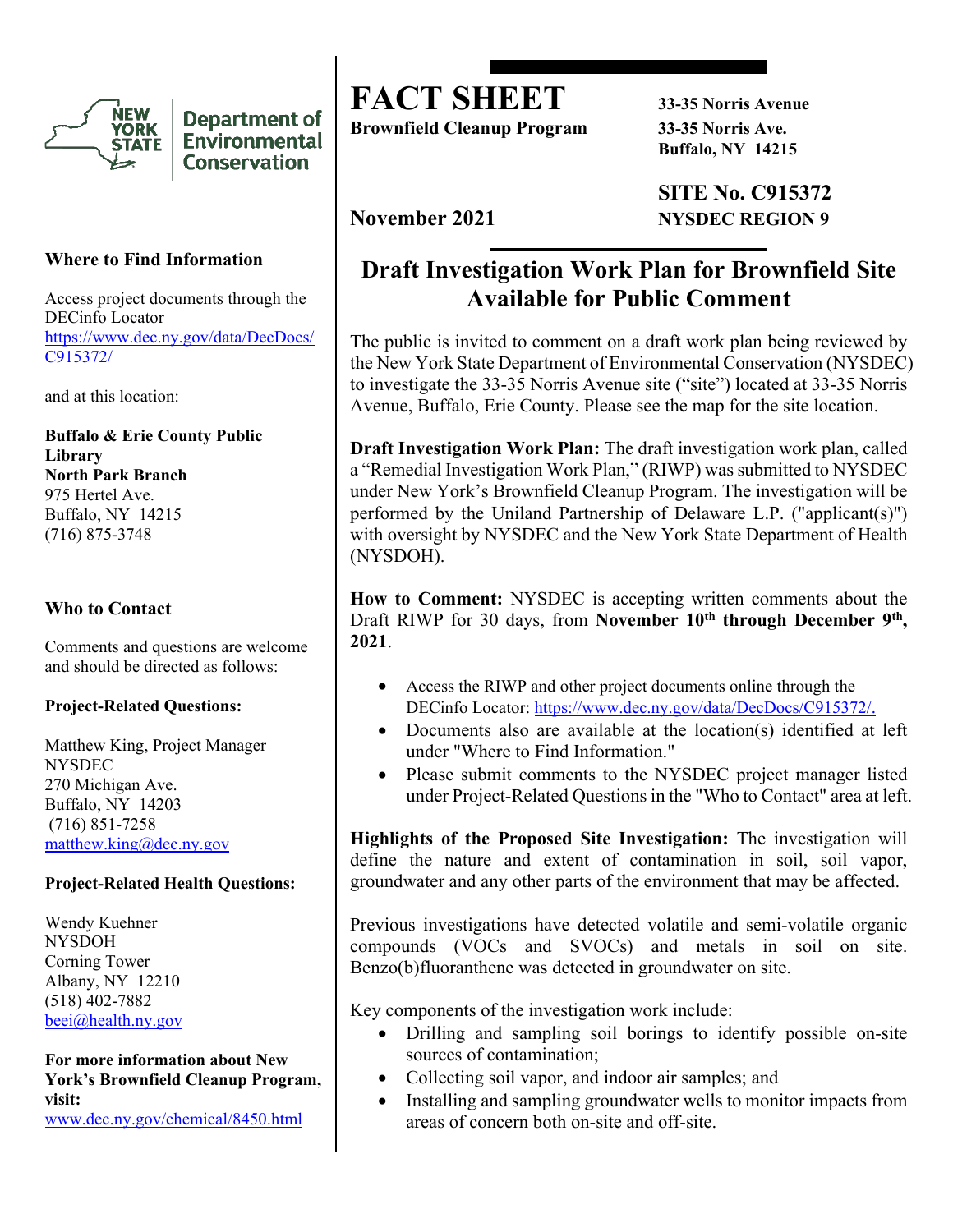# BROWNFIELD CLEANUP PROGRAM

**Next Steps:** NYSDEC will consider public comments, revise the plan as necessary, and approve the work plan. NYSDOH must concur with the plan. After the work plan is approved, the activities detailed in the work plan will be implemented. When the investigation is completed, a report will be prepared and submitted to NYSDEC that summarizes the results. NYSDEC will review the report, make any necessary revisions and, if appropriate, approve the report.

After the investigation, a proposed cleanup plan, called a "Draft Remedial Work Plan" will be developed. The cleanup plan will include an evaluation of the proposed site remedy or recommend a no action or no further action alternative. The goal of the cleanup plan is to ensure the protection of public health and the environment. NYSDEC will present the proposed cleanup plan to the public for its review and comment during a 45-day comment period.

NYSDEC will keep the public informed throughout the investigation and cleanup of the site.

**Site Description:** The 33-35 Norris Avenue site is an approximately 4.45-acre site located in an urban area at 33-35 Norris Avenue in the City of Buffalo, Erie County. The site is currently vacant and is improved by one structure used for storage. The site is zoned mixed use consistent with the surrounding area. Past uses of the site include automotive repair and a foundry.

Additional site details, including environmental and health assessment summaries, are available on NYSDEC's Environmental Site Remediation Database (by entering the site ID, C915372) at: <https://www.dec.ny.gov/cfmx/extapps/derexternal/index.cfm?pageid=3>

**Brownfield Cleanup Program:** New York's Brownfield Cleanup Program (BCP) encourages the voluntary cleanup of contaminated properties known as "brownfields" so that they can be reused and redeveloped. These uses may include recreation, housing, business or other uses. A brownfield site is any real property where a contaminant is present at levels exceeding the soil cleanup objectives or other health-based or environmental standards, criteria or guidance adopted by DEC that are applicable based on the reasonably anticipated use of the property, in accordance with applicable regulations.

For more information about the BCP, visit: <https://www.dec.ny.gov/chemical/8450.html>

*We encourage you to share this fact sheet with neighbors and tenants, and/or post this fact sheet in a prominent area of your building for others to see.*

**Stay Informed With DEC Delivers** Sign up to receive site updates by email: <https://www.dec.ny.gov/chemical/61092.html>

Note: Please disregard if you already have signed up and received this fact sheet electronically.

## **DECinfo Locator**

Interactive map to access DEC documents and public data about the environmental quality of specific sites:<https://www.dec.ny.gov/pubs/109457.html>